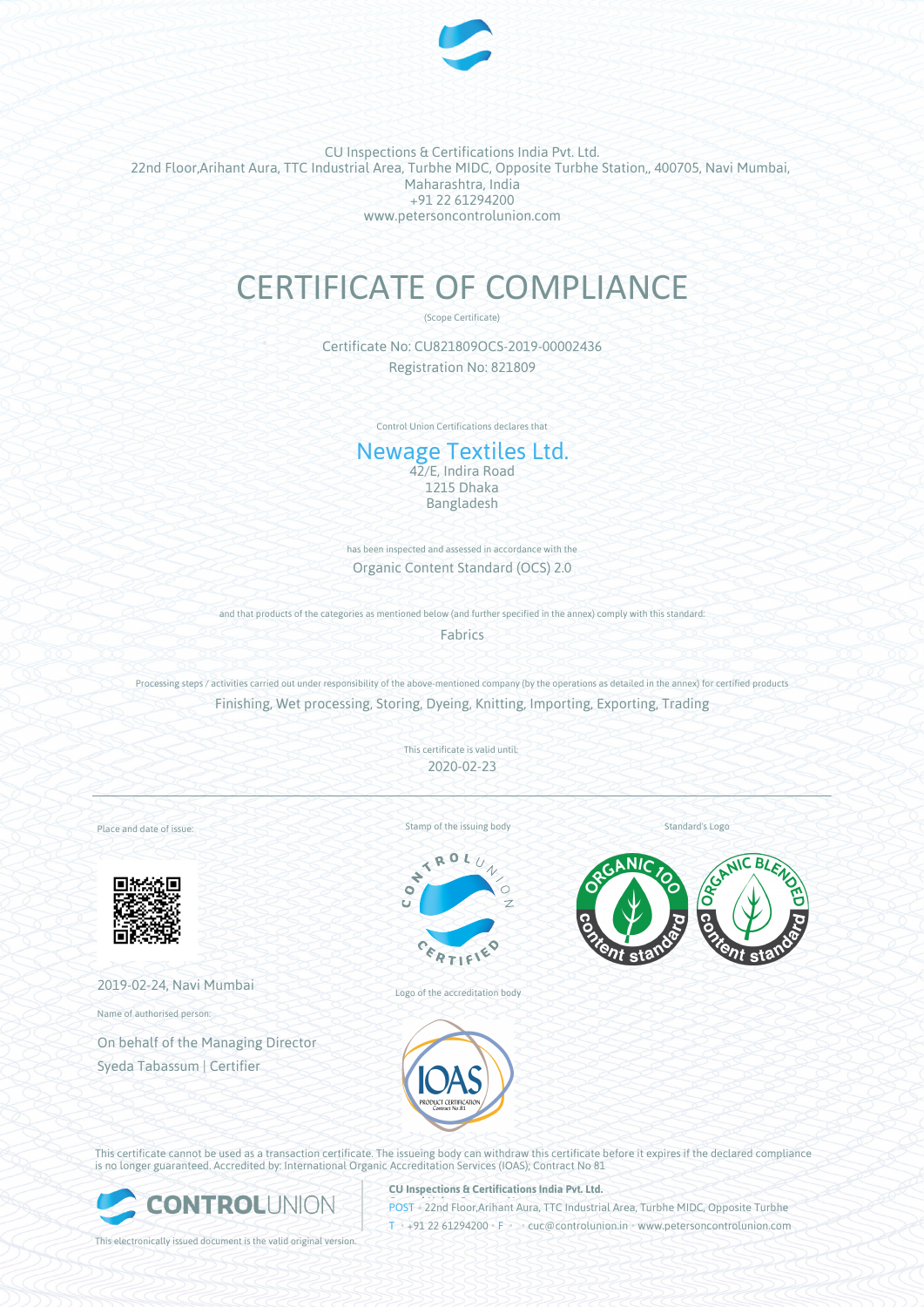

#### CU Inspections & Certifications India Pvt. Ltd. 22nd Floor,Arihant Aura, TTC Industrial Area, Turbhe MIDC, Opposite Turbhe Station,, 400705, Navi Mumbai, Maharashtra, India +91 22 61294200 www.petersoncontrolunion.com

Annex to certificate no.: CU821809OCS-2019-00002436 **Newage Textiles Ltd.**

**Organic Content Standard (OCS)**<br>In specific the certificate covers the following products:

| Name of product                                                        | Label grade        | <b>Processing unit(s)</b> |
|------------------------------------------------------------------------|--------------------|---------------------------|
| Dyed Knitted Fabrics 99% Organic Cotton 1% Viscose                     | <b>OCS Blended</b> |                           |
| Dyed Knitted Fabrics-99% Organic Cotton 1% Viscose                     | <b>OCS Blended</b> |                           |
| Dyed knitted fabrics - 100% Organic Cotton                             | <b>OCS 100</b>     | Newage Textiles Ltd.      |
|                                                                        |                    | Newage Textiles Ltd.      |
| Dyed knitted fabrics - 35% Organic Cotton + 65% Polyester              | <b>OCS Blended</b> | Newage Textiles Ltd.      |
|                                                                        |                    | Newage Textiles Ltd.      |
| Dyed knitted fabrics - 50% Organic Cotton + 50% Conventional<br>Cotton | <b>OCS Blended</b> | Newage Textiles Ltd.      |
|                                                                        |                    | Newage Textiles Ltd.      |
| Dyed knitted fabrics - 60% Organic Cotton + 40% Polyester              | <b>OCS Blended</b> | Newage Textiles Ltd.      |
|                                                                        |                    | Newage Textiles Ltd.      |
| Dyed knitted fabrics - 80% Organic Cotton + 20% Polyester              | <b>OCS Blended</b> | Newage Textiles Ltd.      |
|                                                                        |                    | Newage Textiles Ltd.      |
| Dyed knitted fabrics - 85% Organic Cotton + 15% Viscose                | <b>OCS Blended</b> | Newage Textiles Ltd.      |
|                                                                        |                    | Newage Textiles Ltd.      |
| Dyed knitted fabrics - 90% Organic Cotton + 10% Viscose                | <b>OCS Blended</b> | Newage Textiles Ltd.      |
|                                                                        |                    | Newage Textiles Ltd.      |
| Dyed knitted fabrics - 95% Organic Cotton + 5% Viscose                 | <b>OCS 100</b>     | Newage Textiles Ltd.      |
|                                                                        |                    | Newage Textiles Ltd.      |
| Dyed knitted fabrics - 99% Organic Cotton + 1% Elastane                | <b>OCS 100</b>     | Newage Textiles Ltd.      |
|                                                                        |                    | Newage Textiles Ltd.      |

Place and date of issue:



2019-02-24, Navi Mumbai

Name of authorised person:

On behalf of the Managing Director Syeda Tabassum | Certifier

Stamp of the issuing body





Logo of the accreditation body



NIC BL

This electronically issued document is the valid original version.